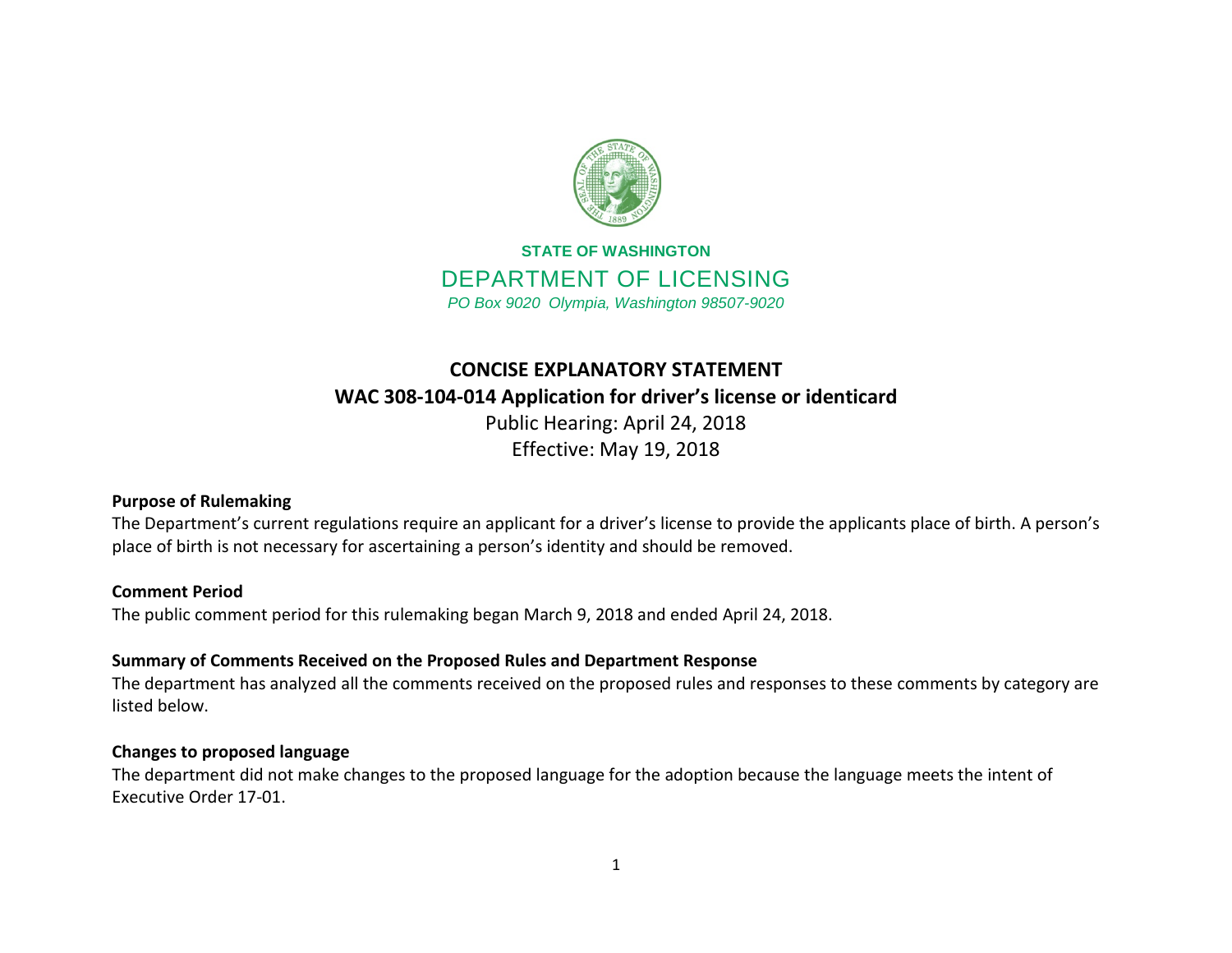**Summary of all public comments received on this rule proposal and the agency's response to those comments:**

| <b>Comments</b>                                                                                                                                                                                                |                                                                                                                                                                                                         |
|----------------------------------------------------------------------------------------------------------------------------------------------------------------------------------------------------------------|---------------------------------------------------------------------------------------------------------------------------------------------------------------------------------------------------------|
| <b>Opposed</b>                                                                                                                                                                                                 | <b>Department response</b>                                                                                                                                                                              |
| <b>Generalized comments</b>                                                                                                                                                                                    |                                                                                                                                                                                                         |
| 1. Place of birth information could be used to assist<br>authorities.<br>2. Place of birth can help identify a person and protect the                                                                          | The department does not use place of birth or permanent<br>residency status to determine the eligibility of an applicant.<br>This rule change to eliminate place of birth from an application           |
| state from criminals.<br>3. Do not support state rule that infringes on the right of<br>those sworn to protect American citizens - place of birth<br>can assist federal agencies in carrying out their duties. | does not change eligibility for any applicant.<br>This rule change is related to safeguarding information of all<br>driver license and identification card applicants. Collecting                       |
| 4. We should establish citizenship, legal resident, or<br>naturalization status of all state residents.<br>Do not support change to law without input from its                                                 | place of birth is not required by state or federal law and is not a<br>required piece of information in order to identify a person or<br>establish eligibility. New technology allows the department to |
| citizens.<br>6. Place of birth information can be used to notify families.                                                                                                                                     | verify a person's identity through more accurate data,<br>rendering the collection of place of birth information                                                                                        |
| Removing place of birth from the license will encourage<br>7.<br>others to move to the area.<br>8. There are other factors on a driver's license that could be                                                 | unnecessary.<br>The department followed the Office of the Code Reviser's                                                                                                                                |
| used for discrimination (i.e. sex and height).<br>9. Rule is not retroactive and could still impact those who                                                                                                  | official process in this rule making; the department elicited<br>written and oral comments between March 9 and April 24.                                                                                |
| already did provide place of birth.                                                                                                                                                                            | Place of birth information is not used to potentially locate a<br>person's family. There are other methods used to help<br>investigators locate a person's contact in case of emergency.                |
|                                                                                                                                                                                                                | An individual's birth place is not, and never has been, printed<br>on driver license cards or ID cards. This rule change eliminates                                                                     |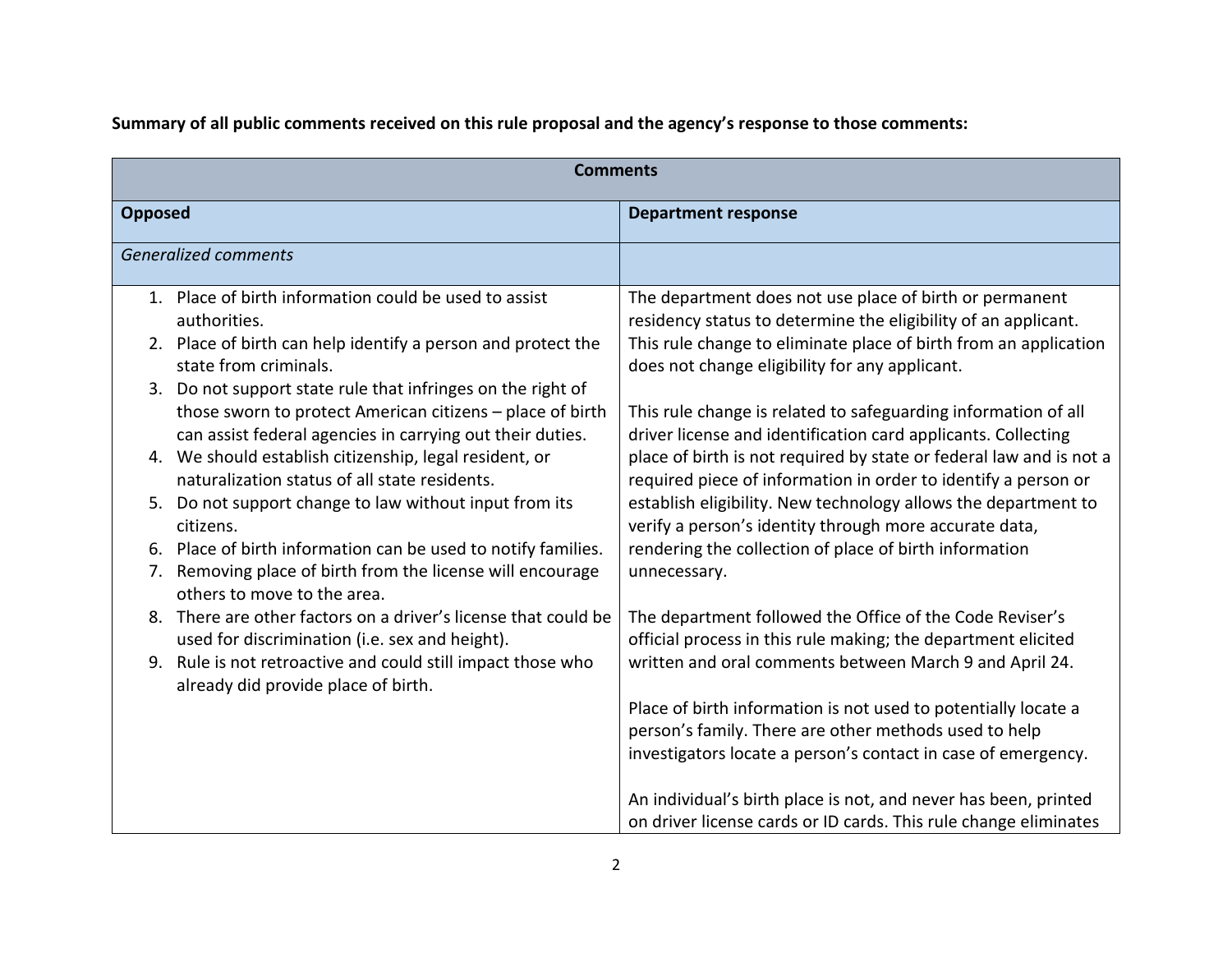|                                                                                                                                                                                                                                                                                                                                                                                                                                                                                                                      | place of birth on an application and does not change eligibility<br>for any applicant. The department has never used place of<br>birth or permanent residency status to determine eligibility for<br>an applicant.<br>Elements listed on a driver license card or ID card (e.g. sex,<br>height, etc.) are used as a descriptor of the person. These<br>physical description elements are required by state law (RCW<br>46.20.181) and standards set by American Association of Motor<br>Vehicle Administrators.<br>After the department was made aware that capturing place of<br>birth did not align with the Governor's Executive Order 17-01,<br>the department changed policy immediately. This rule change<br>aligns with that policy change. |
|----------------------------------------------------------------------------------------------------------------------------------------------------------------------------------------------------------------------------------------------------------------------------------------------------------------------------------------------------------------------------------------------------------------------------------------------------------------------------------------------------------------------|----------------------------------------------------------------------------------------------------------------------------------------------------------------------------------------------------------------------------------------------------------------------------------------------------------------------------------------------------------------------------------------------------------------------------------------------------------------------------------------------------------------------------------------------------------------------------------------------------------------------------------------------------------------------------------------------------------------------------------------------------|
| Comments outside the scope of the rulemaking                                                                                                                                                                                                                                                                                                                                                                                                                                                                         |                                                                                                                                                                                                                                                                                                                                                                                                                                                                                                                                                                                                                                                                                                                                                    |
| 1. Rule change stops Washington from achieving the goal<br>of no accidents.<br>2. Tax dollars should not be spent to protect illegal<br>immigrants/This rule only protects illegal immigrants.<br>3. This is about making it easier for illegal immigrants to<br>register to vote or to gain more votes.<br>4. Believes the department inaccurately marked this rule<br>has no cost because it causes law enforcement agencies<br>to commit additional resources.<br>5. This should be on a Washington State ballot. | This rule change has nothing to do with the State's Target Zero<br>initiative.<br>Birthplace does not determine a person's eligibility to vote.<br>This rulemaking change does not add costs to Washington<br>State or to Washington businesses; the department believes<br>this comment is in regards to another matter not directly<br>related to the removal of place of birth.<br>The department adopted this rulemaking under its statutory<br>authority and followed the Office of the Code Reviser's official<br>process in this rule making.                                                                                                                                                                                               |